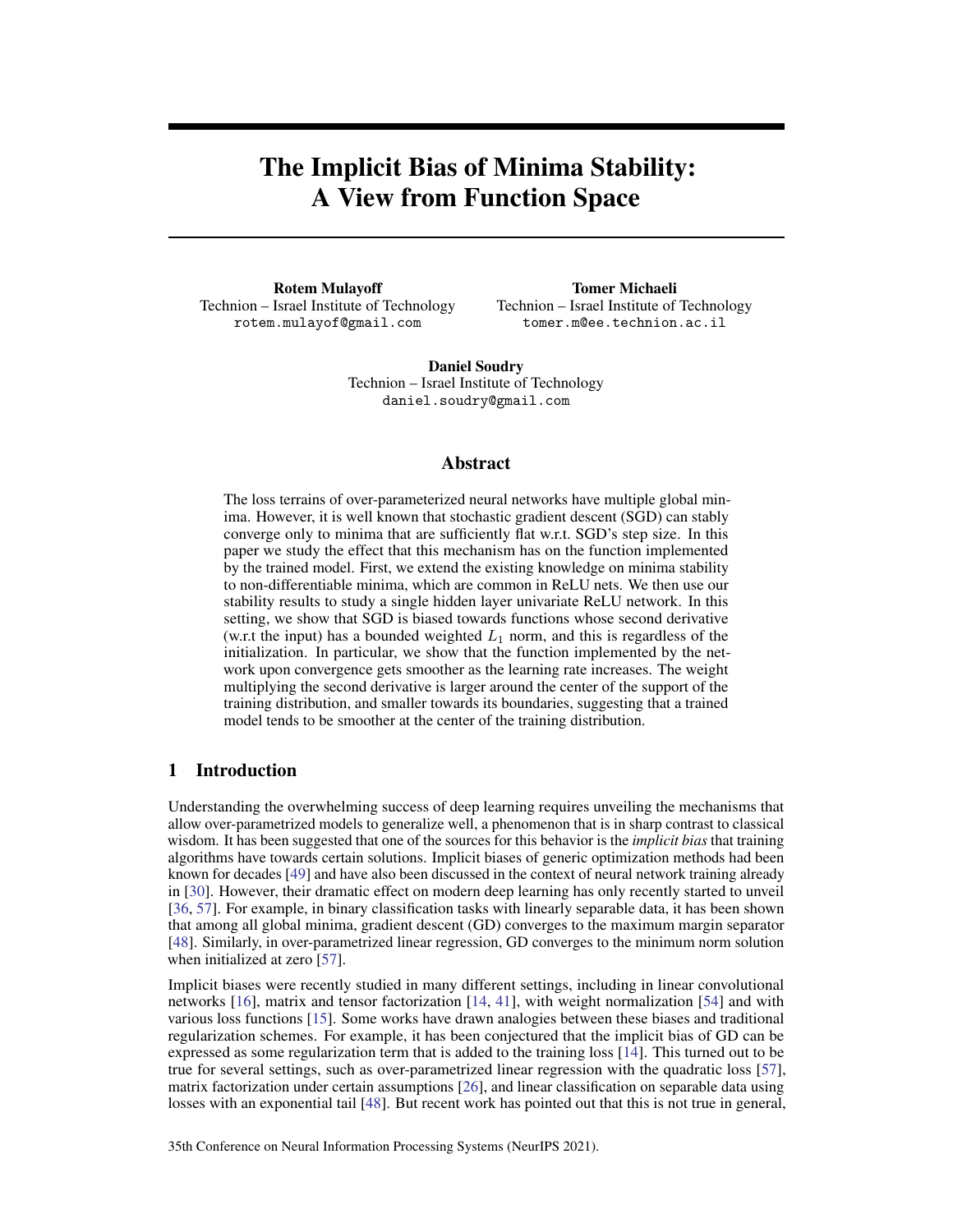<span id="page-1-0"></span>

Figure 1: We train a univariate single hidden layer ReLU network using GD. In one experiment (black) we use a constant learning rate  $\eta$ . In a second experiment (green) we use the same step size and initialization, but when GD arrives near the minimum we increase the step size by a factor of 3. This is equivalent to initializing near the minimum and training with two different step sizes. Panel [\(a\)](#page-1-0) shows the losses during training. Before the step-size changes, the loss curves coincide. After the change, GD with the larger step-size experiences an abrupt increase in the training loss, and the optimization eventually ends in a different minimum, as evident from Panels [\(b\)](#page-1-0) and [\(c\).](#page-1-0) Panel [\(b\)](#page-1-0) shows the resulting functions implemented by the net, where the cross marks are the training points. The function obtained with the large step size is smoother, in line with our main result [\(1\)](#page-1-1). Panel [\(c\)](#page-1-0) depicts (a smoothed version of)  $|f''(x)|$  for the two solutions, as well as the weight function  $g(x)$ in [\(1\)](#page-1-1). The  $|f''(x)|$  obtained with the larger step-size is smaller, especially where  $g(x)$  is high.

by illustrating that the implicit bias of GD is often not equivalent to a loss term of the form of any function of the network's weights [\[40,](#page-12-5) [44\]](#page-12-6).

The current paradigm for analyzing implicit bias seeks to ensure convergence to global minima as a first step. This requires making sure that GD is well behaved, *i.e.* does not escape the minimum. A common way to guarantee this is by considering a sufficiently small learning rate, or even the limit of infinitesimal step size, known as gradient flow (GF). In this case, the minima to which GD converges tend to be close to the initialization [\[39\]](#page-12-7). Therefore, existing results are initialization-dependent and relevant only to small step-sizes. Unfortunately, these type of analyses fail to capture phenomena that are known to be directly related to the step size in practical training, *e.g.* [\[8,](#page-10-3) [17,](#page-11-3) [19,](#page-11-4) [24,](#page-11-5) [29,](#page-11-6) [45,](#page-12-8) [46,](#page-12-9) [53\]](#page-12-10). For instance, Fig. [1](#page-1-0) demonstrates that when initializing GD near a minimum, different step sizes lead to convergence to completely different solutions. This behavior is not reflected by current studies.

Following this understanding, here we seek an initialization-independent analysis that explicitly takes into account the learning rate and reveals its effect on the learned model. To this end, instead of analyzing the trajectory of the parameters from initialization to convergence, we study the properties of the minima to which stochastic GD (SGD) can converge. Specifically, it is well known that SGD cannot stably converge to minima that are too sharp relative to its step size [\[8,](#page-10-3) [19,](#page-11-4) [45,](#page-12-8) [53\]](#page-12-10). This property has been studied in [\[53\]](#page-12-10) for twice differential minima, but its implication on the learned function has not been discussed. Here we extend this analysis to non-differentiable minima, which are common in ReLU networks, and use this property to characterize the end-to-end functions that a neural network can implement upon convergence.

As in [\[23,](#page-11-7) [42,](#page-12-11) [51\]](#page-12-12), we study an over-parameterized single-hidden-layer univariate ReLU network, and focus on the quadratic loss. Under this setting, the network can implement infinitely many piecewise linear functions f that globally minimize the loss (*i.e.* interpolate the data). Our key result (see Theorem [1\)](#page-5-0) is that when using a step size of  $\eta$ , SGD can only converge to solutions satisfying

<span id="page-1-1"></span>
$$
\int_{\mathbb{R}} |f''(x)| g(x) dx \le \frac{1}{\eta} - \frac{1}{2},\tag{1}
$$

with some particular weight function  $q$  (see Fig. [1\)](#page-1-0). In other words, the larger the step size, the smoother the solutions that a network learns. The weight  $q$  is larger around the center of the support of the training distribution, and smaller towards its boundaries. This implies that the solutions found by SGD tend to be smoother around the center of the distribution.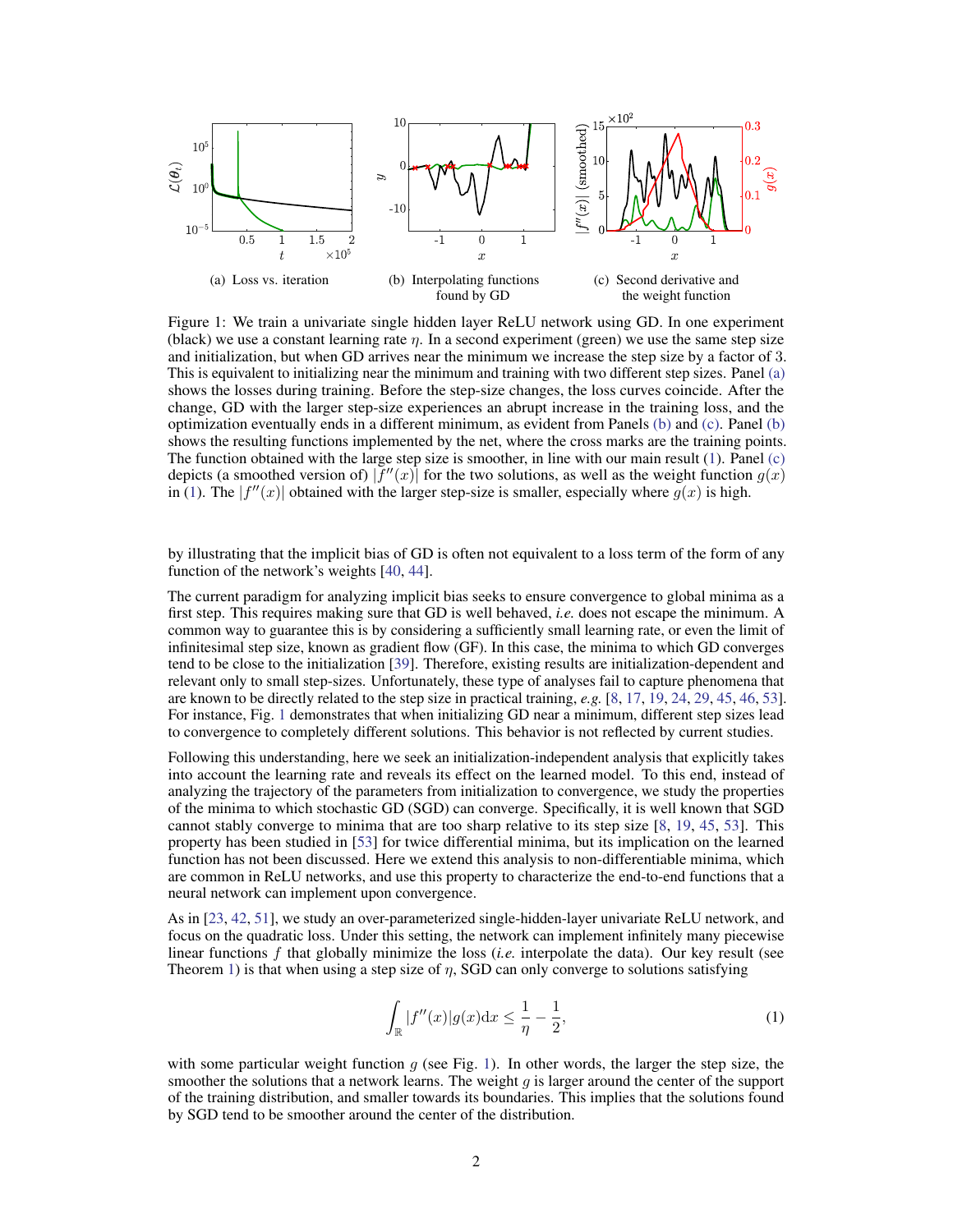## <span id="page-2-1"></span>2 Minima stability

SGD is routinely used to minimize objective functions that have multiple global minima. However, it is well known that not all minima are accessible to SGD [\[53\]](#page-12-10). Understanding to which minima SGD can converge, requires analyzing its dynamics in the vicinity of minima. If once SGD arrives near a minimum, it converges to it, then we say that this is a stable minimum. If SGD repels from the minimum, then we say that this is an unstable minimum. Here we briefly survey and extend the existing knowledge about stable minima for SGD.

Let  $\ell_j : \mathbb{R}^d \mapsto \mathbb{R}$  be differentiable almost everywhere for all  $j \in [n]$ . Consider a loss function  $\mathcal L$  and its stochastic counterpart  $\hat{\mathcal{L}}$ , given by

$$
\mathcal{L}(\boldsymbol{\theta}) = \frac{1}{n} \sum_{j=1}^{n} \ell_j(\boldsymbol{\theta}) \quad \text{and} \quad \hat{\mathcal{L}}_t(\boldsymbol{\theta}) = \frac{1}{B} \sum_{j \in \mathfrak{B}_t} \ell_j(\boldsymbol{\theta}), \tag{2}
$$

where  $\mathfrak{B}_t$  is a batch of size B sampled at iteration t. We assume that the batches  $\{\mathfrak{B}_t\}$  are drawn uniformly from the training set, independently across iterations. SGD's update rule is given by

<span id="page-2-0"></span>
$$
\boldsymbol{\theta}_{t+1} = \boldsymbol{\theta}_t - \eta \nabla \hat{\mathcal{L}}_t(\boldsymbol{\theta}_t),
$$
\n(3)

where  $\eta$  is the step size. In the following we define the notion of stability for minima, and provide conditions for a minimum to be stable.

#### 2.1 Twice differentiable minima

We start by examining a twice differentiable minimum  $\theta^*$ . Using a Taylor expansion about  $\theta^*$ , we have

$$
\hat{\mathcal{L}}_t(\boldsymbol{\theta}) \approx \hat{\mathcal{L}}_t(\boldsymbol{\theta}^*) + (\boldsymbol{\theta} - \boldsymbol{\theta}^*)^T \nabla \hat{\mathcal{L}}_t(\boldsymbol{\theta}^*) + \frac{1}{2} (\boldsymbol{\theta} - \boldsymbol{\theta}^*)^T \nabla^2 \hat{\mathcal{L}}_t(\boldsymbol{\theta}^*) (\boldsymbol{\theta} - \boldsymbol{\theta}^*),
$$
 (4)

where  $\nabla \hat{\mathcal{L}}_t(\theta^*)$  and  $\nabla^2 \hat{\mathcal{L}}_t(\theta^*)$  are the gradient and Hessian of  $\hat{\mathcal{L}}_t$  at  $\theta^*$ . Therefore, in the vicinity of the minimum, [\(3\)](#page-2-0) is approximately given by

$$
\boldsymbol{\theta}_{t+1} \approx \boldsymbol{\theta}_t - \eta \left( \nabla \hat{\mathcal{L}}_t(\boldsymbol{\theta}^*) + \nabla^2 \hat{\mathcal{L}}_t(\boldsymbol{\theta}^*) (\boldsymbol{\theta}_t - \boldsymbol{\theta}^*) \right). \tag{5}
$$

This approximation gets more accurate as  $\theta_t$  gets closer to  $\theta^*$ . We can thus use this linearized dynamics to learn about the stability of minima [\[53\]](#page-12-10).

<span id="page-2-2"></span>Definition 1 (Linear stability). *Let* θ ∗ *be a twice differentiable minimum of* L*. Consider the linearized stochastic dynamical system*

$$
\boldsymbol{\theta}_{t+1} = \boldsymbol{\theta}_t - \eta \left( \nabla \hat{\mathcal{L}}_t(\boldsymbol{\theta}^*) + \nabla^2 \hat{\mathcal{L}}_t(\boldsymbol{\theta}^*) (\boldsymbol{\theta}_t - \boldsymbol{\theta}^*) \right).
$$
 (6)

*Then*  $\theta^*$  is said to be  $\varepsilon$  *linearly stable if for any*  $\theta_0$  *in the*  $\varepsilon$ -ball  $\mathcal{B}_{\varepsilon}(\theta^*)$ , we have  $\limsup \mathbb{E}[\|\theta_t - \theta^*\|] \leq \varepsilon.$  $t\rightarrow\infty$ 

In other words,  $\theta^*$  is  $\varepsilon$  linearly stable if once we have arrived at a distance of  $\varepsilon$  from it (at  $t = 0$ without loss of generality), we end up at a distance no greater than  $\varepsilon$  around it in expectation. Some of our results do not depend on  $\varepsilon$ , in which case we simply refer to "linear stability" (without the  $\varepsilon$ ).

Wu et al. [\[53\]](#page-12-10) provided a sufficient condition for linear stability under the assumption that  $\nabla \hat{\mathcal{L}}_t(\theta^*) = 0$  for all  $t \geq 1$ . For our analysis, we need a necessary condition. This is simple to obtain from the well known stability criterion for GD and the fact that GD's trajectory corresponds to the expectation of SGD's steps. Specifically, we have the following condition (which only requires that  $\mathbb{E}[\nabla \hat{\mathcal{L}}_t(\theta^*)] = \mathbf{0}$ ; see formal proof in Appendix [II\)](#page-2-1).

<span id="page-2-3"></span>Lemma 1 (Necessary condition for stability). *Consider SGD with step size* η*, where batches are drawn uniformly from the training set, independently across iterations. If* θ ∗ *is an* ε *linearly stable minimum of* L*, then*

$$
\lambda_{\max} \left( \nabla^2 \mathcal{L}(\boldsymbol{\theta}^*) \right) \le \frac{2}{\eta}.
$$
 (7)

Note that this condition is also sufficient when considering GD (*i.e.* full batch SGD).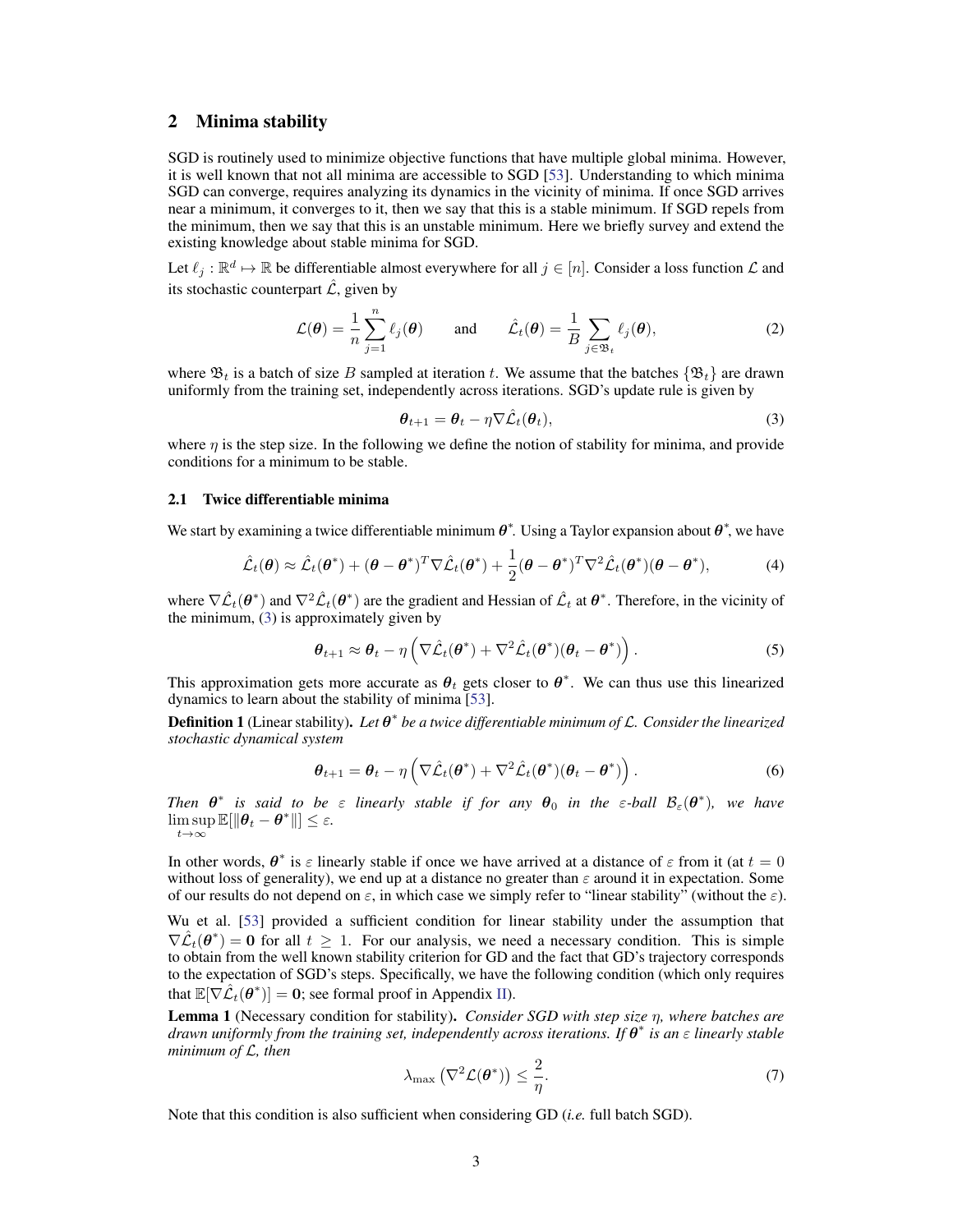#### 2.2 Non-differentiable minima

We now generalize the definition of linear stability to non-differentiable minima. In deep learning, non-differentiability is typically caused by a mode switch in the system, *e.g.* switching of ReLU activations or max-pooling layers. However, if we fix the mode (*e.g.* constant activation or pooling selection patterns per sample), then the loss becomes infinitely differentiable everywhere. In these cases, we can therefore model SGD's dynamics as a switching dynamical system.

Let  $\{\mathcal{S}_m\}$  be a partition of  $\mathbb{R}^d$  that represents the regions of the different modes, *i.e.* 

$$
\forall i \neq j \quad \mathcal{S}_i \cap \mathcal{S}_j = \varnothing, \qquad \text{and} \qquad \bigcup_m \mathcal{S}_m = \mathbb{R}^d. \tag{8}
$$

Additionally, let  $\psi_m : \mathbb{R}^d \mapsto \mathbb{R}$  be an analytic function representing the loss for the mth mode. We assume the overall loss (and its stochastic version) can be written as

$$
\mathcal{L}(\boldsymbol{\theta}) = \boldsymbol{\psi}_m(\boldsymbol{\theta}), \qquad \hat{\mathcal{L}}_t(\boldsymbol{\theta}) = \hat{\boldsymbol{\psi}}_m^{(t)}(\boldsymbol{\theta}) \qquad \text{if} \qquad \boldsymbol{\theta} \in \mathcal{S}_m,
$$
\n(9)

where  $\hat{\psi}_m^{(t)}$  is the stochastic counterpart of  $\psi_m$  at time t. Therefore, near a minimum  $\theta^*$  we can approximate the loss as

$$
\hat{\mathcal{L}}_t(\boldsymbol{\theta}) \approx \hat{\mathcal{L}}_t(\boldsymbol{\theta}^*) + (\boldsymbol{\theta} - \boldsymbol{\theta}^*)^T \hat{\boldsymbol{g}}_{\boldsymbol{\theta}}^{(t)} + \frac{1}{2} (\boldsymbol{\theta} - \boldsymbol{\theta}^*)^T \hat{\boldsymbol{H}}_{\boldsymbol{\theta}}^{(t)} (\boldsymbol{\theta} - \boldsymbol{\theta}^*),
$$
\n(10)

where (defining  $Int(A)$  as the interior of A)

$$
\forall \theta \in \text{Int}(\mathcal{S}_m) \qquad \hat{g}_{\theta}^{(t)} \triangleq \nabla \hat{\psi}_m^{(t)}(\theta^*), \qquad \text{and} \qquad \hat{H}_{\theta}^{(t)} \triangleq \nabla^2 \hat{\psi}_m^{(t)}(\theta^*). \tag{11}
$$

The update rule of SGD [\(3\)](#page-2-0) can thus be approximated as

$$
\boldsymbol{\theta}_{t+1} \approx \boldsymbol{\theta}_t - \eta \left( \hat{\boldsymbol{g}}_{\boldsymbol{\theta}_t}^{(t)} + \hat{\boldsymbol{H}}_{\boldsymbol{\theta}_t}^{(t)} (\boldsymbol{\theta}_t - \boldsymbol{\theta}^*) \right). \tag{12}
$$

Note that this approximation is relevant only when  $\theta_t$  is close to  $\theta^*$ . Let<sup>[2](#page-3-1)</sup>  $\mathcal{I} = \{m : \theta^* \in \bar{\mathcal{S}}_m\}$  be the indices of the sets around  $\theta^*$ , and let  $\mathcal{A} = \bigcup_{m \in \mathcal{I}} \mathcal{S}_m$  be their union. We assume there is a finite number of modes in A (this is always the case for ReLU networks with a finite number of parameters). Consider an  $\varepsilon$ -neighborhood around the minimum such that  $\mathcal{B}_{\varepsilon}(\theta^*) \subseteq A$ . We define linear stability in this neighborhood as follows.

<span id="page-3-3"></span>**Definition 2** (Generalized linear stability). Let  $\theta^*$  be a minimum point of L. Consider the switching *stochastic dynamical system*

$$
\boldsymbol{\theta}_{t+1} = \boldsymbol{\theta}_t - \eta \left( \hat{\boldsymbol{g}}_{\boldsymbol{\theta}_t}^{(t)} + \hat{\boldsymbol{H}}_{\boldsymbol{\theta}_t}^{(t)} (\boldsymbol{\theta}_t - \boldsymbol{\theta}^*) \right)
$$
(13)

*and assume that*  $\theta_t \in A$  *with probability one for all*  $t > 0$ *.* 

- $\theta^*$  *is said to be*  $\varepsilon$  *linearly stable if*  $\limsup_{t\to\infty} \mathbb{E}[||\theta_t \theta^*||] \leq \varepsilon$  *for any*  $\theta_0 \in \mathcal{B}_{\varepsilon}(\theta^*).$
- $\theta^*$  *is said to be*  $\varepsilon$  *linearly strongly stable if*  $\sup_t \mathbb{E}[\|\theta_t \theta^*\|] \leq \varepsilon$  *for any*  $\theta_0 \in \mathcal{B}_{\varepsilon}(\theta^*).$

In other words, we consider a situation where at some point in time (which we call  $t = 0$  without loss of generality), the parameter vector is  $\varepsilon$ -close to  $\theta^*$ . If this guarantees that from that moment on,  $\theta_t$ is always  $\varepsilon$ -close to  $\theta^*$  in expectation, then  $\theta^*$  is called strongly stable. If this only guarantees that from some *later* point in time,  $\theta_t$  is always  $\varepsilon$ -close to  $\theta^*$  in expectation, then  $\theta^*$  is called stable.

Our results are stated in terms of  $\bm{H}_m=\nabla^2\bm{\psi}_m(\bm{\theta}^*)$  and  $\hat{\bm{g}}_m^{(t)}=\nabla\hat{\bm{\psi}}_m^{(t)}(\bm{\theta}^*)$ . The next lemma gives a necessary condition for linear stability (see proof in Appendix [III\)](#page-4-0).

<span id="page-3-4"></span>Lemma 2 (Necessary condition for stability). *Assume that SGD with step size* η *draws batches uniformly from the training set, independently across iterations. Let* θ ∗ *be a minimum point of* L*,* for which there is a finite number of modes in  $I$ . Suppose there exist  $q\in\mathbb{S}^{d-1}$  and  $\{\lambda_m\}$  such that  $\|\mathbf{H}_{m}\mathbf{q} - \lambda_{m}\mathbf{q}\|$  ≤  $\delta$  *for all*  $m \in I$  *and denote* 

$$
\lambda^{\text{lower}} = \min_{m \in \mathcal{I}} \{ \lambda_m \},\tag{14}
$$

$$
and^3 \gamma = \max_{m \in \mathcal{I}} \mathbb{E}[|q^T \hat{g}_m^{(t)}|]. \quad If \qquad \lambda^{\text{lower}} > \frac{2}{\eta} + \delta + \frac{\gamma}{\varepsilon}, \tag{15}
$$

*then*  $\theta^*$  *is not an*  $\varepsilon$  *strongly stable minimum. Furthermore, if*  $\delta = 0$  (i.e.  $q$  *is a common eigenvector*) *then*  $\theta^*$  *is not an*  $\varepsilon$  *stable minimum.* 

<span id="page-3-0"></span><sup>1</sup>This is true since the modes corresponding to a batch are a subset of those of the full data.

<span id="page-3-1"></span> $^{2}\bar{S}_{m}$  denotes the closure of  $\mathcal{S}_{m}$ .

<span id="page-3-2"></span><sup>&</sup>lt;sup>3</sup>Note that  $\{\hat{\bm{g}}_m^{(t)}\}_{t=1}^{\infty}$  are i.i.d. and therefore  $\mathbb{E}[|\bm{q}^T\hat{\bm{g}}_m^{(t)}|]$  is time invariant.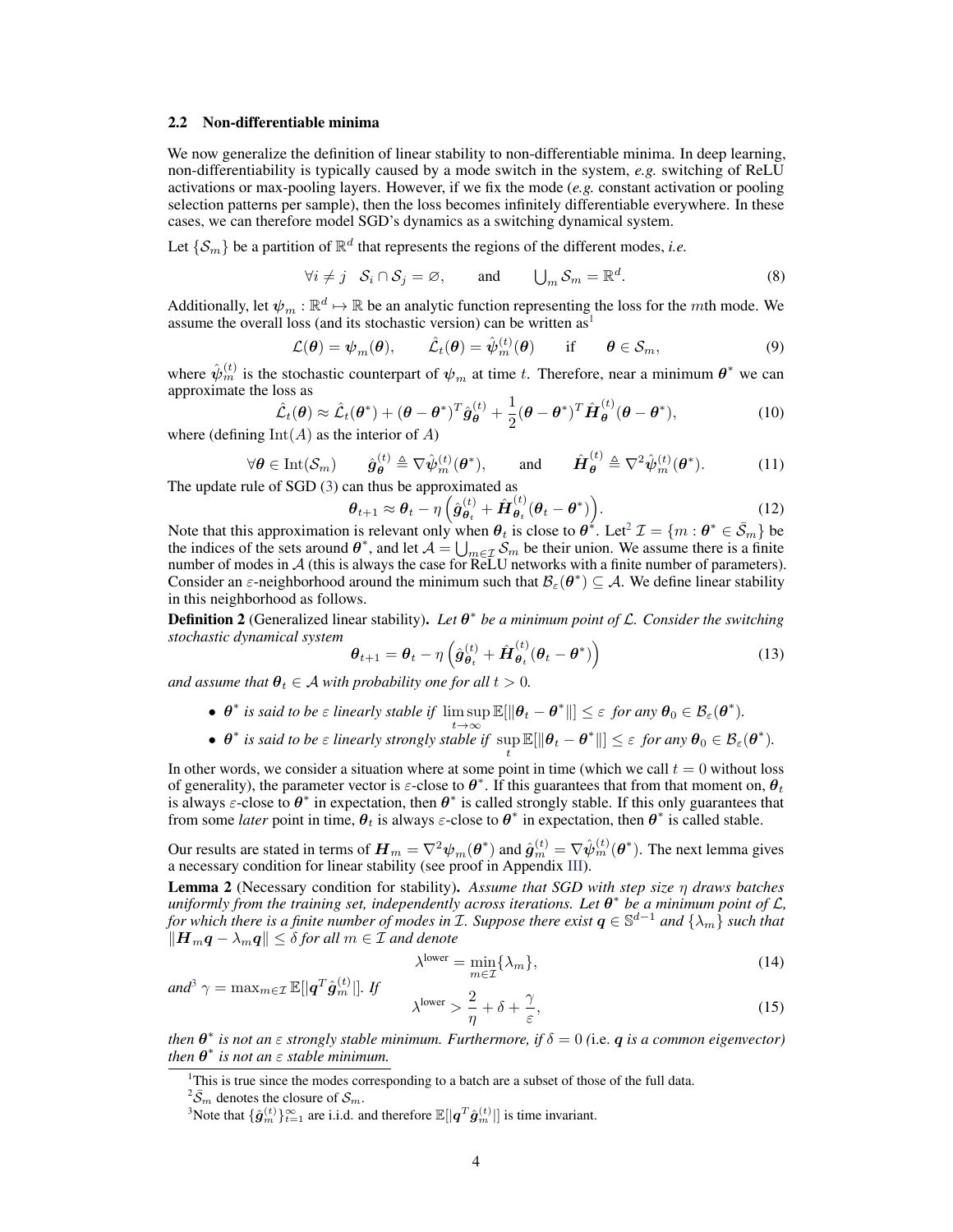Note that the lemma considers the case where the Hessians of all subsystems have an approximate common eigenvector  $q$ . In this setting, a necessary condition for stability is that the smallest (approximate) eigenvalue associated with q is not too large w.r.t.  $2/n$ . Interestingly, in the setting of ReLU networks, this (approximate) common eigenvector assumption holds true (see Lemma [5\)](#page-7-0). We thus make use of this property in our analysis of the solutions to which SGD can converge.

For completeness, we also present here a sufficient condition for stability in the special case of GD where  $\nabla \psi_m(\theta^*) = 0$  for all  $m \in \mathcal{I}$  (see proof in Appendix [IV\)](#page-5-1). This setting is of interest in our case, since the global minima of overparameterized ReLU networks under the quadratic loss always satisfy this condition (see proof in Appendix [VII](#page-9-0) for our setting).

Lemma 3 (Sufficient conditions for stability). *Consider full batch SGD (*i.e. *GD) with step size* η*.* Let  $\bm{\theta}^*$  be a minimum point of  $\mathcal L$ , for which  $\nabla\psi_m(\bm{\theta}^*)=\bm{0}$  for all  $m\in\mathcal I$ . Denote

$$
\lambda_{\max}^{\text{upper}} = \max_{m \in \mathcal{I}} \lambda_{\max}(\boldsymbol{H}_m). \tag{16}
$$

*If*

<span id="page-4-4"></span>
$$
\lambda_{\max}^{\text{upper}} \le \frac{2}{\eta} \tag{17}
$$

*then*  $\theta^*$  *is linearly strongly stable.* 

Here we see that if all the subsystems are stable, then the overall switching system is strongly stable.

## <span id="page-4-0"></span>3 The implicit bias of minima stability

We now use our results to study the implicit bias of minima stability in the context of training of univariate ReLU networks. Specifically, consider the set of functions that can be implemented by a one-hidden-layer neural network with  $k$  neurons,

$$
\mathcal{F} = \left\{ f : \mathbb{R} \to \mathbb{R} \, \middle| \, f(x) = \sum_{i=1}^{k} w_i^{(2)} \sigma \left( w_i^{(1)} x + b_i^{(1)} \right) + b^{(2)} \right\},\tag{18}
$$

where  $\sigma(\cdot)$  is the ReLU activation function. Each  $f \in \mathcal{F}$  is a piece-wise linear function with at most  $k$  knots. We are interested in functions that minimize the quadratic loss,

<span id="page-4-2"></span>
$$
\mathcal{L}(f) = \frac{1}{2n} \sum_{j=1}^{n} (f(x_j) - y_j)^2,
$$
\n(19)

where  $\{(x_j, y_j)\}_{j=1}^n$  are *n* training samples such that<sup>[4](#page-4-1)</sup>  $x_i \neq x_j$  whenever  $i \neq j$ .

**Definition 3.** We say that  $f \in \mathcal{F}$  is a solution if  $\mathcal{L}(f) = 0$ . In this case the function satisfies  $f(x_i) = y_i$  for all  $j \in [n]$ .

When  $k \geq n$  there are infinitely many solutions. However, as discussed above, when training the network using SGD, not all of these global minima can be reached. Particularly, assume we use SGD to minimize the loss w.r.t. the parameter vector

$$
\boldsymbol{\theta} = \left[w_1^{(1)}, \dots, w_k^{(1)}, b_1^{(1)}, \dots, b_k^{(1)}, w_1^{(2)}, \dots, w_k^{(2)}, b^{(2)}\right]^T \in \mathbb{R}^{3k+1}.
$$
 (20)

What are the properties of the solutions (in function space) to which we can converge?

In Sec. [2](#page-2-1) we saw that dynamic stability is associated with the Hessian of the loss at the minimum. Our goal is thus to link the Hessian to properties of the solution  $f$  in function space. A major challenge, however, is that each  $f \in \mathcal{F}$  may have infinitely many different implementations  $\theta$ , and each such implementation may have a different Hessian. Since we are only interested in the functionality  $f$  and not in its particular implementation, we consider a solution to be accessible by SGD if there exists some implementation of that solution which is a stable minimum for SGD (see Definition [1](#page-2-2) and [2\)](#page-3-3).

<span id="page-4-3"></span>**Definition 4.** We say that a solution  $f \in \mathcal{F}$  is (strongly) stable for step-size  $\eta$  if there exists a *minimum point* θ ∗ *of the loss that corresponds to* f*, where* θ ∗ *is linearly (strongly) stable for SGD with step-size* η*.*

<span id="page-4-1"></span><sup>&</sup>lt;sup>4</sup>In this work we focus on cases in which perfect fit is possible. Note that when  $x_i = x_j$ , if  $y_i \neq y_j$  then perfect interpolation is impossible, and if  $y_i = y_j$  then the jth training sample is redundant.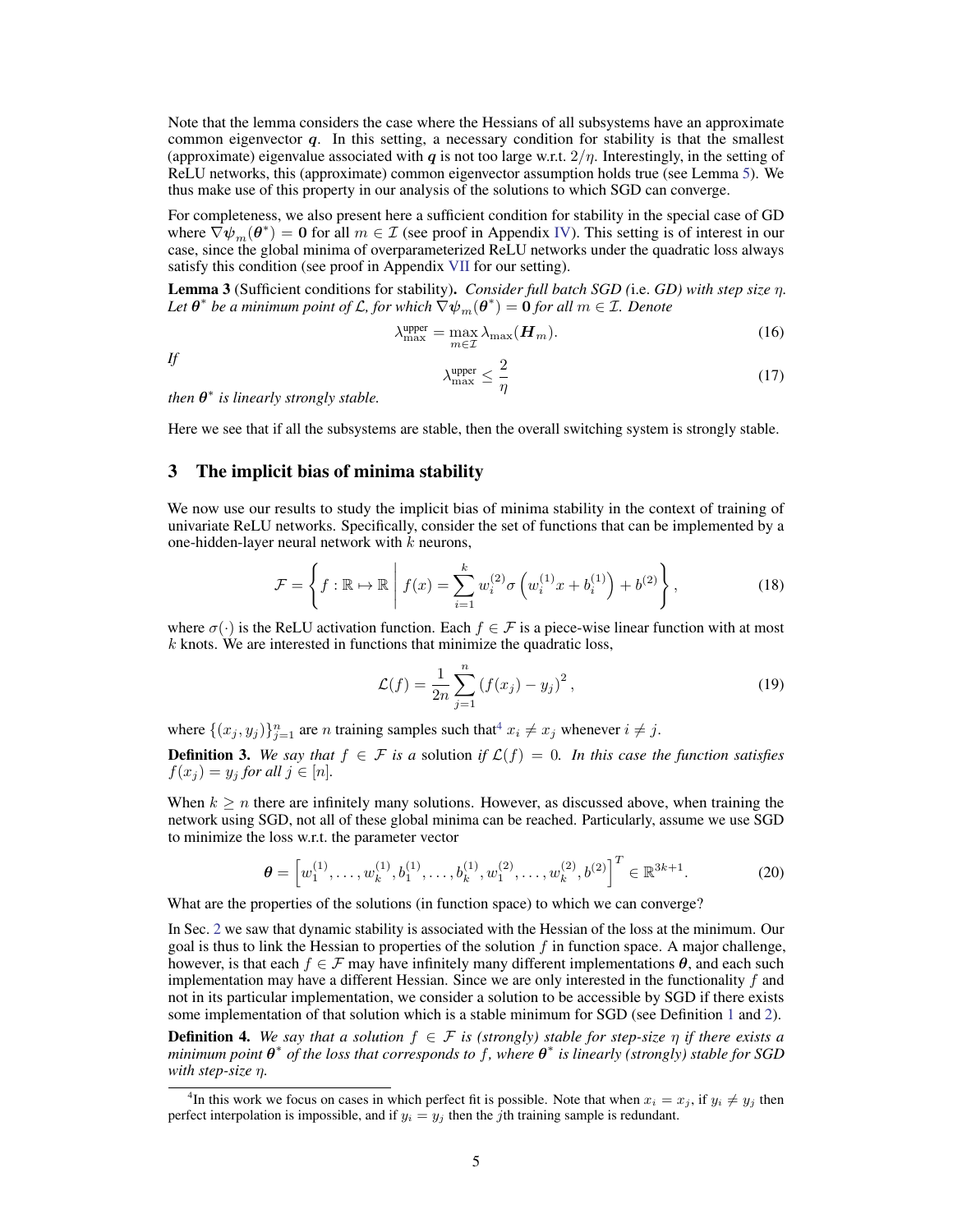Our first result characterizes solutions in  $\mathcal F$  that correspond to twice differentiable minima. For this type of minima, the knots of f do not coincide with any training point in the data set. In the following,  $f''(x)$  should be interpreted in the weak sense (*i.e.* it is a sum of weighted Dirac delta functions).

<span id="page-5-0"></span>Theorem 1 (Properties of twice differentiable stable solutions). *Let* f *be a linearly stable solution for SGD with step-size* η*. Assume that the knots of* f *do not coincide with any training point. Then*

<span id="page-5-5"></span>
$$
\int_{-\infty}^{\infty} |f''(x)| g(x) dx \le \frac{1}{\eta} - \frac{1}{2},\tag{21}
$$

<span id="page-5-2"></span>*where*

$$
g(x) = \begin{cases} \min \{g^-(x), g^+(x)\}, & x \in [x_{\min}, x_{\max}], \\ 0, & otherwise, \end{cases}
$$
(22)

*with*

$$
g^{-}(x) = \mathbb{P}^{2} (X < x) \mathbb{E} [x - X | X < x] \sqrt{1 + (\mathbb{E}[X | X < x])^{2}},
$$
  
\n
$$
g^{+}(x) = \mathbb{P}^{2} (X > x) \mathbb{E} [X - x | X > x] \sqrt{1 + (\mathbb{E}[X | X > x])^{2}}.
$$
\n(23)

*Here* X is drawn from the empirical distribution of the data (a sample chosen uniformly from  $\{x_i\}$ ).

This theorem shows that stable solutions of SGD correspond to functions whose second derivative has a bounded weighted norm. Importantly, the bound depends on the step size. As the learning rate increases, the set of stable solutions contains less and less non-smooth functions. Figure [2](#page-6-0) depicts the weight g for various distributions of the training data. We can see that most of  $g$ 's mass is located at the center of the training data. Furthermore,  $q$  decays towards the extreme data points, and vanishes beyond them. This implies that stable solutions tend to be smoother for instances near the center of the data distribution, and less smooth for instances near the edges. Particularly, minima stability imposes no restrictions on the function's smoothness outside the support of the data distribution.

A limitation of Theorem [1](#page-5-0) is that when training with a very large step size, the set of stable solutions contains only very smooth interpolating functions. But such functions tend to have their knots coincide with data points [\[42\]](#page-12-11), which contradicts the theorem's assumption that the minimum is twice differentiable. To cope with such settings, we now present a result for non-differentiable minima. This result requires assumptions on the maximal number of neurons that can coincide with each data point, and is thus stated in terms of the number of knots of the function  $f$  (see Sec. [4.2](#page-7-1) for detail).

**Theorem 2** (Properties of non-differentiable strongly stable solutions). Let  $f \in \mathcal{F}$  be a piece-wise *linear function with*  $L \leq k$  *knots. Assume that*  $f$  *has an implementation*  $\theta^*$  *such that*  $\|\theta^*\|_{\infty} \leq \rho$ . Define  $M = \max_{j \in [n]} |x_j|$  and  $C = \max\{1, \rho(1 + M)\}$ . If f is a linearly strongly stable solution *for SGD with step-size* η*, then*

<span id="page-5-4"></span>
$$
\int_{-\infty}^{\infty} |f''(x)| g(x) dx \le \frac{1}{\eta} - \frac{1}{2} + \Delta,
$$
\n(24)

*where*  $q(x)$  *is defined in* [\(22\)](#page-5-2) *and* 

$$
\Delta = \frac{3}{2}C^2 \frac{1+k-L}{n} + C\sqrt{\frac{3}{4} \frac{1+k-L}{n} \left(3C^2 \frac{1+k-L}{n} + \frac{2}{\eta}\right)}.
$$
 (25)

Note that in the small over-parametrization regime,  $\Delta$  is small. Indeed,  $k - L$  is the number of excess neurons, *i.e.* the number of neurons employed by the network beyond the minimum required to realize an  $L$ -knot function. Therefore, in the regime where the number of samples n and number of neurons k grow while  $(k - L)/n \rightarrow 0$ , we have that  $\Delta \rightarrow 0$  provided that C is bounded. The latter happens, for example, when the training data are bounded and generated by a smooth function<sup>[5](#page-5-3)</sup>.

## <span id="page-5-1"></span>4 Proof outlines

#### 4.1 Twice differentiable minima

Our goal is to characterize the minima to which SGD with step size  $\eta$  can converge, by using Lemma [1.](#page-2-3) We start by computing the Hessian matrix at a twice differentiable global minimum with zero error

<span id="page-5-3"></span><sup>&</sup>lt;sup>5</sup>Savarese et al. [\[42\]](#page-12-11) showed that  $||\theta^*||_2$  is bounded in this case, implying that  $||\theta^*||_{\infty} \le \rho$  as well.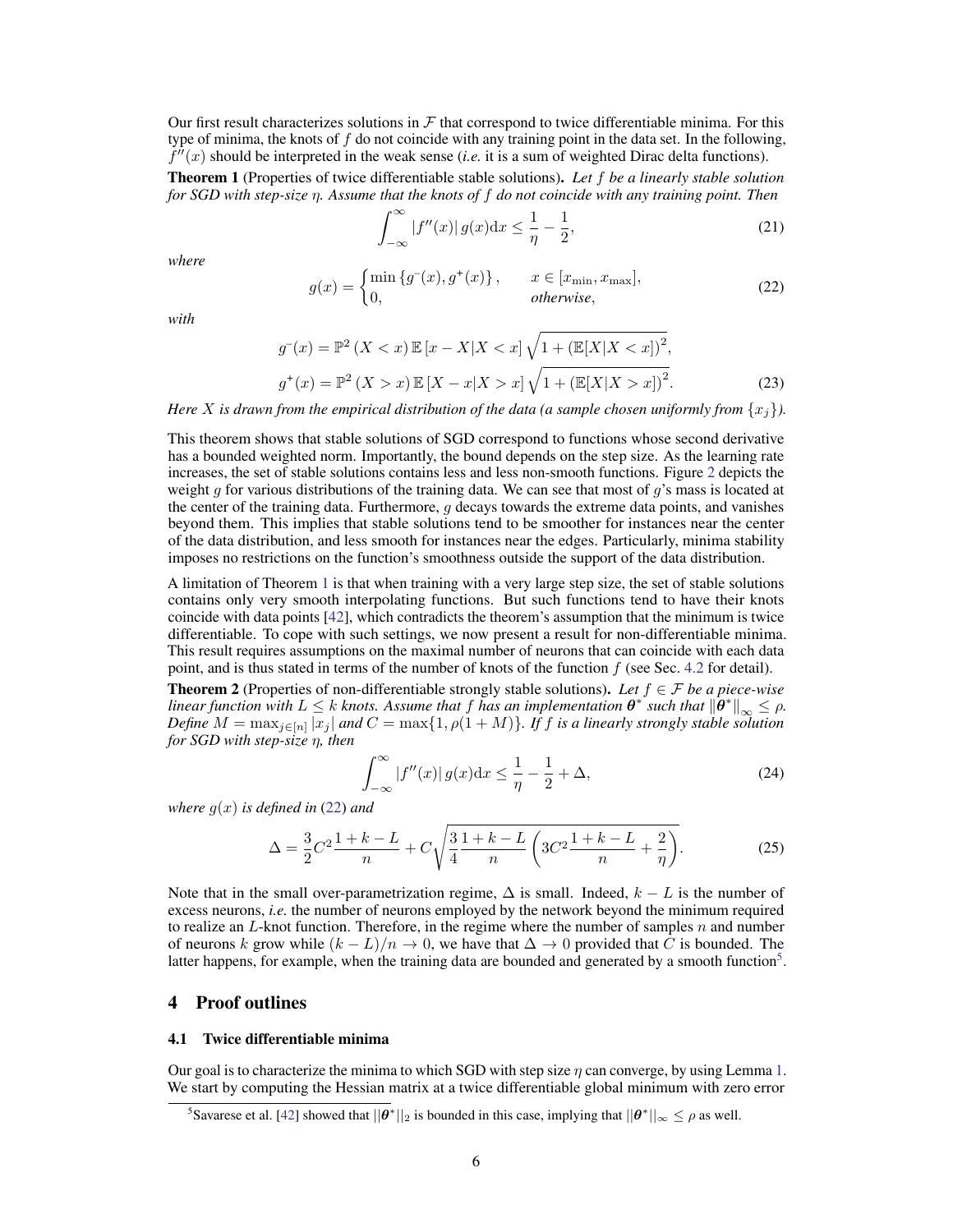<span id="page-6-0"></span>

Figure 2: Graphs of  $g(x)$  for different distributions. For each distribution, the empirical graph of g (red) is based on  $n = 20$  i.i.d. samples, where we normalized them to zero average and standard deviation one. The theoretical graph (blue) is computed by using the population distribution of  $X$ in  $g$  (via numerical integration).

(so  $f(x_j) = y_j$  for all  $j \in [n]$ ). The gradient of the loss [\(19\)](#page-4-2) w.r.t.  $\theta$  is given by

$$
\nabla_{\theta} \mathcal{L} = \frac{1}{n} \sum_{j=1}^{n} \left( f(x_j) - y_j \right) \nabla_{\theta} f(x_j), \tag{26}
$$

where  $\nabla_{\theta} f(x)$  is written explicitly in Appendix [V.](#page-8-0) Thus, the Hessian is given by

$$
\nabla_{\theta}^{2} \mathcal{L} = \frac{1}{n} \sum_{j=1}^{n} \left( \nabla_{\theta} f(x_{j}) \right) \left( \nabla_{\theta} f(x_{j}) \right)^{T} + \frac{1}{n} \sum_{j=1}^{n} \left( f(x_{j}) - y_{j} \right) \nabla_{\theta}^{2} f(x_{j})
$$

$$
= \frac{1}{n} \sum_{j=1}^{n} \left( \nabla_{\theta} f(x_{j}) \right) \left( \nabla_{\theta} f(x_{j}) \right)^{T}, \tag{27}
$$

where we used the fact that  $f(x_j) = y_j$  for all  $j \in [n]$ . Let us denote the tangent features matrix by  $\Phi = [\nabla_{\theta} f(x_1), \nabla_{\theta} f(x_2), \dots, \nabla_{\theta} f(x_n)]$ . Then the Hessian can be expressed as  $\nabla_{\theta}^2 \mathcal{L} = \Phi \Phi^T/n$ , and its maximal eigenvalue can be written as

<span id="page-6-1"></span>
$$
\lambda_{\max}(\nabla_{\boldsymbol{\theta}}^2 \mathcal{L}) = \max_{\boldsymbol{v} \in \mathbb{S}^{3k}} \boldsymbol{v}^T \left( \nabla_{\boldsymbol{\theta}}^2 \mathcal{L} \right) \boldsymbol{v} = \max_{\boldsymbol{v} \in \mathbb{S}^{3k}} \frac{1}{n} \|\boldsymbol{\Phi}^T \boldsymbol{v}\|^2 = \max_{\boldsymbol{u} \in \mathbb{S}^{n-1}} \frac{1}{n} \|\boldsymbol{\Phi} \boldsymbol{u}\|^2. \tag{28}
$$

Notice that this eigenvalue is implementation dependent. Namely, there are uncountably many sets of network parameters which correspond to the same end-to-end function  $f \in \mathcal{F}$ , and different parameter sets can have different top Hessian eigenvalues. However, recall from Definition [4](#page-4-3) that we only care whether there exists one implementation of  $f \in \mathcal{F}$  whose top eigenvalue is small enough to allow convergence of SGD to that minimum. We would therefore like to analyze the implementation that minimizes  $\lambda_{\text{max}}$ . Mathematically, we denote the set of all parameters corresponding to f as

$$
\Omega(f) = \left\{ \theta \in \mathbb{R}^{3k+1} \middle| f(x) = \sum_{i=1}^{k} w_i^{(2)} \sigma \left( w_i^{(1)} x + b_i^{(1)} \right) + b^{(2)} \right\}.
$$
 (29)

<span id="page-6-2"></span>By using the right-hand side of [\(28\)](#page-6-1) for  $\lambda_{\text{max}}$ , we show the following (see proof in Appendix [VI\)](#page-9-1). **Lemma 4** (Top eigenvalue lower bound). Let  $f \in \mathcal{F}$  *be a twice-differentiable minimizer of the loss function, then*

<span id="page-6-3"></span>
$$
\min_{\theta \in \Omega(f)} \lambda_{\max}(\nabla_{\theta}^{2} \mathcal{L}) \ge 1 + 2 \int_{-\infty}^{\infty} |f''(x)| g(x) dx,
$$
\n(30)

*where* g *is defined in* [\(22\)](#page-5-2)*.*

Now we can prove Theorem [1](#page-5-0) based on Lemma [1](#page-2-3) and [4.](#page-6-2)

*Proof of Theorem [1.](#page-5-0)* Since f is a stable solution, there exists a linearly stable minimum point  $\theta^*$ of  $\mathcal{L}$  such that  $\theta^* \in \Omega(f)$ . Therefore,

$$
1 + 2\int_{-\infty}^{\infty} |f''(x)| g(x) dx \le \min_{\theta \in \Omega(f)} \lambda_{\max}(\nabla_{\theta}^2 \mathcal{L}(\theta)) \le \lambda_{\max}(\nabla_{\theta}^2 \mathcal{L}(\theta^*)) \le \frac{2}{\eta},\tag{31}
$$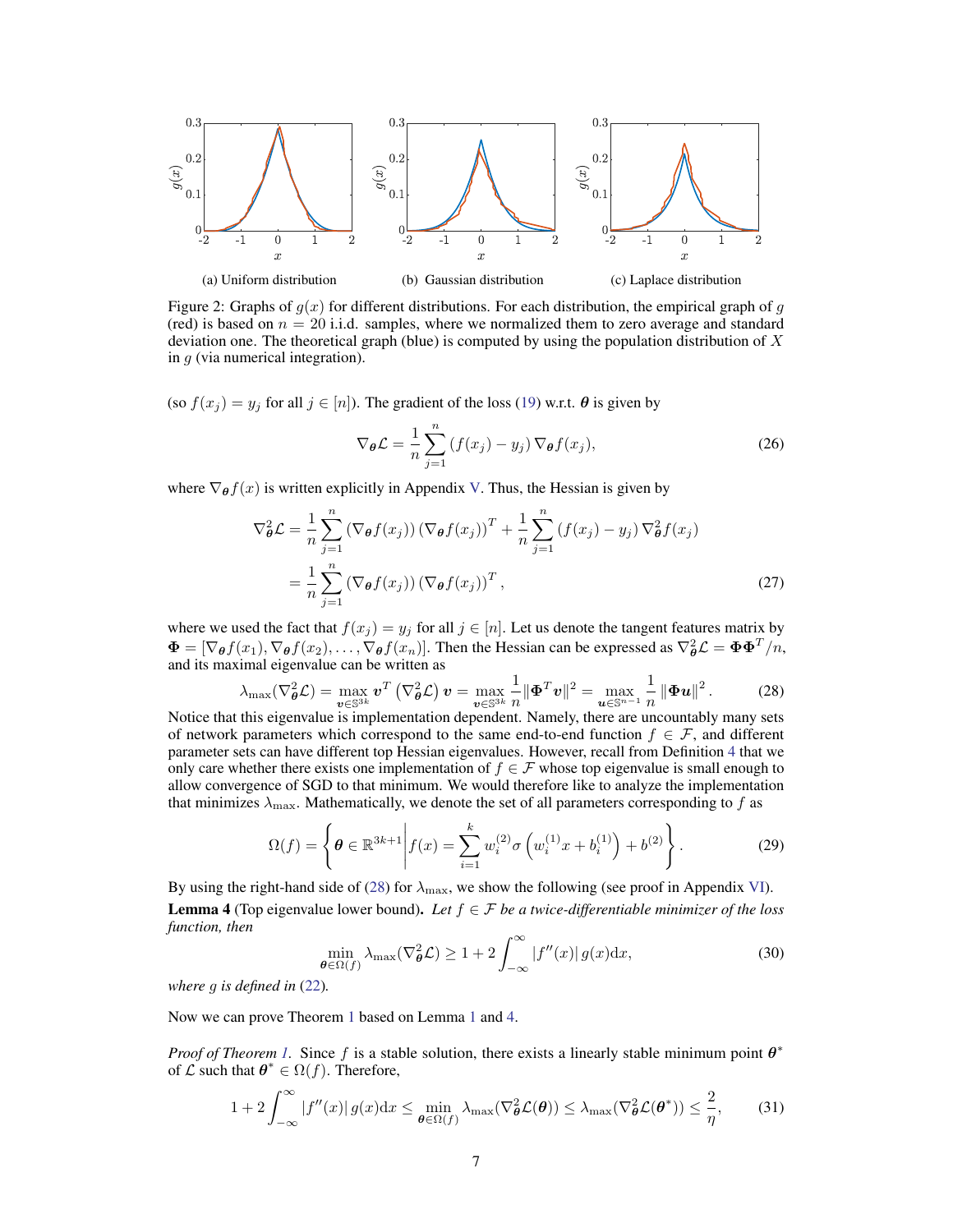where the first inequality follows from Lemma [4](#page-6-2) and the last inequality follows from Lemma [1.](#page-2-3) From the leftmost and rightmost sides of [\(31\)](#page-6-3), we get

$$
\int_{-\infty}^{\infty} |f''(x)| g(x) dx \le \frac{1}{\eta} - \frac{1}{2},\tag{32}
$$

which completes the proof.

#### <span id="page-7-1"></span>4.2 Non-differentiable minima

A minimum  $\theta^*$  that is not twice differentiable corresponds to a network that interpolates the data, while at least one of its knots coincides with a data point. The neuron corresponding to each such knot, divides the parameter space into two regions: one where the neuron is active, and one where it is inactive. At the interior of each such region, the loss function is twice differentiable w.r.t. parameters. If we denote by  $p_j$  the number of neurons that toggle precisely on  $x_j$ , then the total number of toggling neurons for  $\theta^*$  is  $p = \sum_{j=1}^n p_j$  and the switching system in Definition [2](#page-3-3) has  $2^p$  relevant<sup>[6](#page-7-2)</sup> "modes". We denote by  $H$  the set of  $2^p$  Hessian matrices corresponding to these modes. Additionally, we denote the analytic function representing  $f(x_i; \theta)$  for the mth mode by  $\phi(x_i, \theta, m_i)$ . For more details, see our switching system formulation in Appendix [VII.](#page-9-0)

Our key observation is that when a neuron switches its mode, it hardly affects the Hessian matrix, let alone its top eigenvector. Therefore, if not too many neurons toggle, then the principal directions of all matrices in  $H$  tend to align (see proof in Appendix VIII).

<span id="page-7-0"></span>**Lemma 5.** Assume that  $\|\nabla_{\theta}\phi(x_j, \theta^*, m_j)\|_{\infty} \leq C$  for all  $j \in [n]$  and  $m \in \mathcal{I}$ . Denote the maximal *number of neurons that toggle on any single data point by*  $p_{\text{max}} = \max\{p_j\}$ . Let **H** be some matrix in  ${\cal H}$  having a top eigen-pair  $\bm{q}\in\mathbb{S}^{3k}$  and  $\lambda_{\max}(\bm{H})$ . Then for all other  $\tilde{\bm{H}}\in\mathcal{H}$ ,

$$
\left\| \tilde{\boldsymbol{H}} \boldsymbol{q} - \lambda_{\max}(\boldsymbol{H}) \boldsymbol{q} \right\| \leq \sqrt{3} C \left( \sqrt{\lambda_{\max}(\boldsymbol{H})} + \sqrt{\lambda_{\max}(\tilde{\boldsymbol{H}})} \right) \sqrt{\frac{p_{\max}}{n}}.
$$
 (33)

Note that if we choose H to be the one with the largest top eigenvector,  $\lambda_{\rm max}^{\rm upper}$  (see [\(16\)](#page-4-4)), then we get from the lemma that for all  $H_m \in \mathcal{H}$ ,

$$
\|\boldsymbol{H}_{\boldsymbol{m}}\boldsymbol{q} - \lambda_{\max}^{\text{upper}}\boldsymbol{q}\| \leq \sqrt{3}C\left(\sqrt{\lambda_{\max}^{\text{upper}}} + \sqrt{\lambda_{\max}(\boldsymbol{H}_{\boldsymbol{m}})}\right)\sqrt{\frac{p_{\max}}{n}} \leq 2\sqrt{3}C\sqrt{\lambda_{\max}^{\text{upper}}}\sqrt{\frac{p_{\max}}{n}}.\tag{34}
$$

To use Lemma [2,](#page-3-4) we would like to find an explicit expression for this bound. Under the assumption  $\|\theta^*\|_{\infty} \leq \rho$  we have that  $\|\nabla_{\theta}\phi(x_j, \theta, m_j)\|_{\infty} \leq \max\{1, \rho(1+M)\}\)$ , where  $M = \max_{j \in [n]} |x_j|$ . Thus, C can be taken as  $\max\{1, \rho(1+M)\}\$ . Note that  $\hat{\mathbf{g}}_{m}^{(t)} = \mathbf{0}$  for all  $m \in \mathcal{I}$  and  $t > 0$  (see Appendix [VII\)](#page-9-0). Thus, using Lemma [2](#page-3-4) with  $\gamma = 0$ ,  $\delta = 2\sqrt{3}C\sqrt{\lambda_{\text{max}}^{\text{upper}}} \sqrt{\frac{p_{\text{max}}}{n}}$  and  $\lambda_m = \lambda_{\text{max}}^{\text{upper}}$  for all m (such that  $\lambda^{\text{lower}} = \lambda^{\text{upper}}_{\text{max}}$ ), we get that if  $\theta^*$  is strongly stable then (see Appendix IX)

<span id="page-7-5"></span><span id="page-7-3"></span>
$$
\lambda_{\max}^{\text{upper}}(\boldsymbol{\theta}^*) \le \frac{2}{\eta} + 3C^2 \frac{p_{\max}}{n} + C \sqrt{3 \frac{p_{\max}}{n} \left( 3C^2 \frac{p_{\max}}{n} + \frac{2}{\eta} \right)}.
$$
 (35)

If  $f \in \mathcal{F}$  has  $L \leq k$  knots, then  $p_{\text{max}} \leq 1 + k - L$ . Substituting this upper-bound in [\(35\)](#page-7-3), the necessary condition becomes

$$
\lambda_{\max}^{\text{upper}}(\theta^*) \le \frac{2}{\eta} + 3C^2 \frac{1+k-L}{n} + C\sqrt{3 \frac{1+k-L}{n} \left(3C^2 \frac{1+k-L}{n} + \frac{2}{\eta}\right)}. \tag{36}
$$

<span id="page-7-4"></span>Finally, we show in Appendix X that, similarly to the twice differentiable case of Lemma [4,](#page-6-2) here as well

$$
\min_{\boldsymbol{\theta} \in \Omega(f)} \lambda_{\max}^{\text{upper}}(\boldsymbol{\theta}) \ge 1 + 2 \int_{-\infty}^{\infty} |f''(x)| g(x) dx.
$$
 (37)

Combining [\(37\)](#page-7-4) and [\(36\)](#page-7-5), shows that any strongly stable solution that meets the assumptions must satisfy [\(24\)](#page-5-4).

 $\Box$ 

<span id="page-7-2"></span><sup>&</sup>lt;sup>6</sup>Modes that are near the minimum, *i.e.* that are in  $\mathcal{I}$ .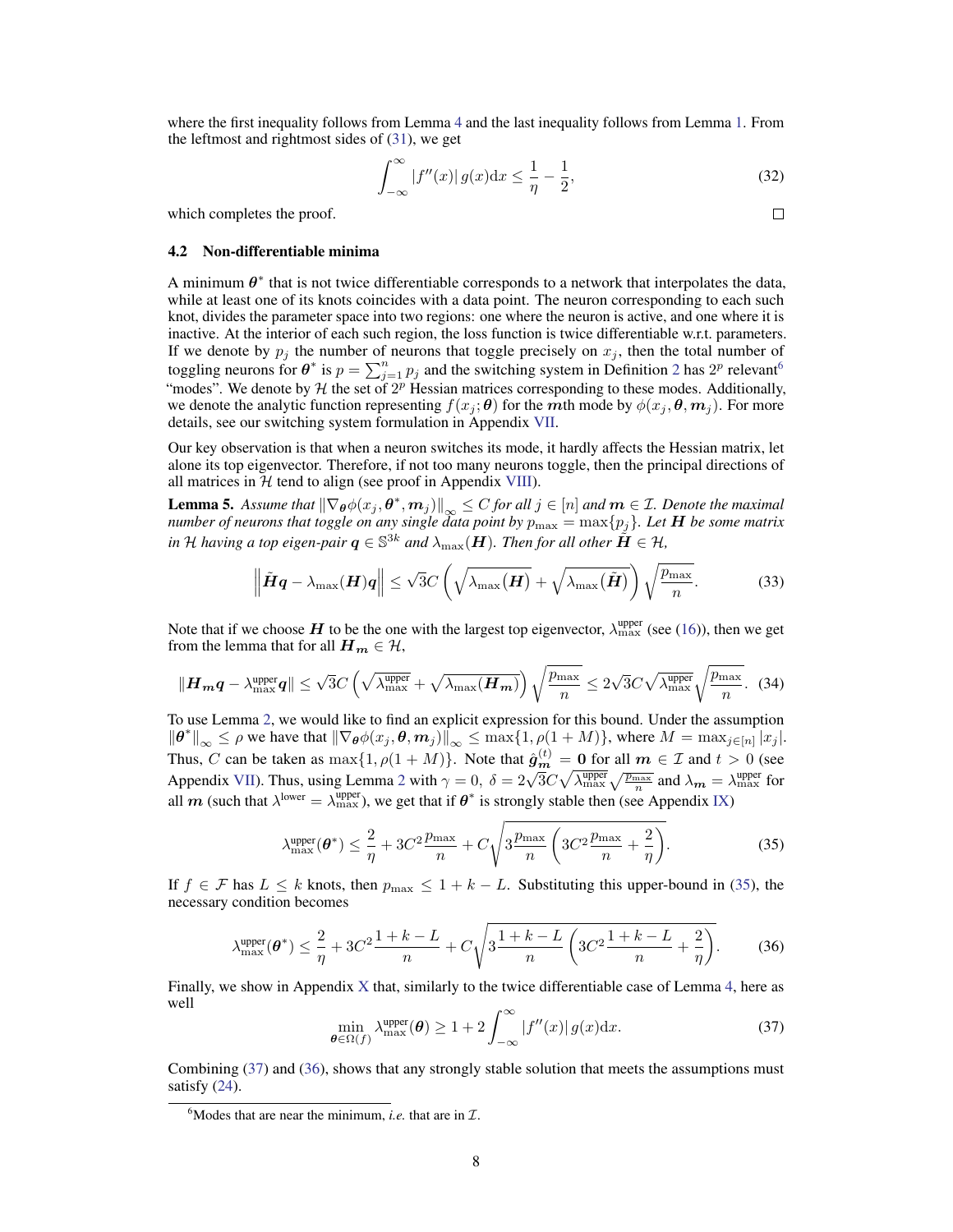<span id="page-8-1"></span>

(c) Sharpness versus learning rate

Figure 3: GD training of a one-hidden-layer ReLU network using various step sizes. Panel [\(a\)](#page-8-1) shows the training data and the solutions to which GD converged for three different step sizes. Panel [\(b\)](#page-8-1) depicts the corresponding weight function  $g$ , and the second derivative of the solutions. Panel [\(c\)](#page-8-1) visualizes the sharpness of the solutions versus the learning rate. From these plots we see that the GD solution gets smoother as the step size increases, particularly at the center of the training data.

## <span id="page-8-0"></span>5 Experiments

We now verify our theoretical predictions in experiments. We train a single-hidden-layer ReLU network using GD with varying step sizes, all initialized at the same point. Figure  $3(a)$  shows the training data and solutions to which GD converged. Figure [3\(b\)](#page-8-1) depicts the corresponding weight function  $q$  and the (smoothed) absolute value of the second derivative of the solutions. When trained with a very small step size, GD converges to the black function, whose second derivative is quite large. However, even in this extreme case, the second derivative is small where the weight function  $g$ is high, which is in accordance with [\(21\)](#page-5-5),[\(24\)](#page-5-4). When trained with a medium step size, GD converges to the blue function, which is much smoother, particularly at the center of the training data. This trend continues as we increase the learning rate. Note that the green function, which is obtained with a large step size, is flat at the center, but has relatively large second derivative outside the support of the training data. This demonstrates that while minima stability restrains the solution within the support of the training data, it imposes no restrictions on the function's smoothness outside of the support.

Figure  $3(c)$  visualizes the sharpness of the solution as a function of the learning rate. Specifically, the red line marks the edge of the stable region,  $2/\eta$ . Recall that GD cannot converge to a minimum whose sharpness exceeds this value. The yellow dashed line depicts the sharpness of the minima to which GD converged in practice. Here the two lines coincide, indicating that GD converged on the edge of the stable region. This is known to be a common phenomenon [\[8\]](#page-10-3). In blue, we plot the sharpness of the flattest implementation for each converged network (see Appendix XI for details). Finally, the purple curve depicts our lower bound on the sharpness of the flattest implementation, presented in Lemma [4.](#page-6-2) Note that our bound is relatively tight (purple curve close to the blue curve). Moreover, at the large step size regime, it is also quite close to the actual sharpness upon convergence (yellow curve). Additionally, since our bound is the weighted  $L_1$  norm of the second derivative of f,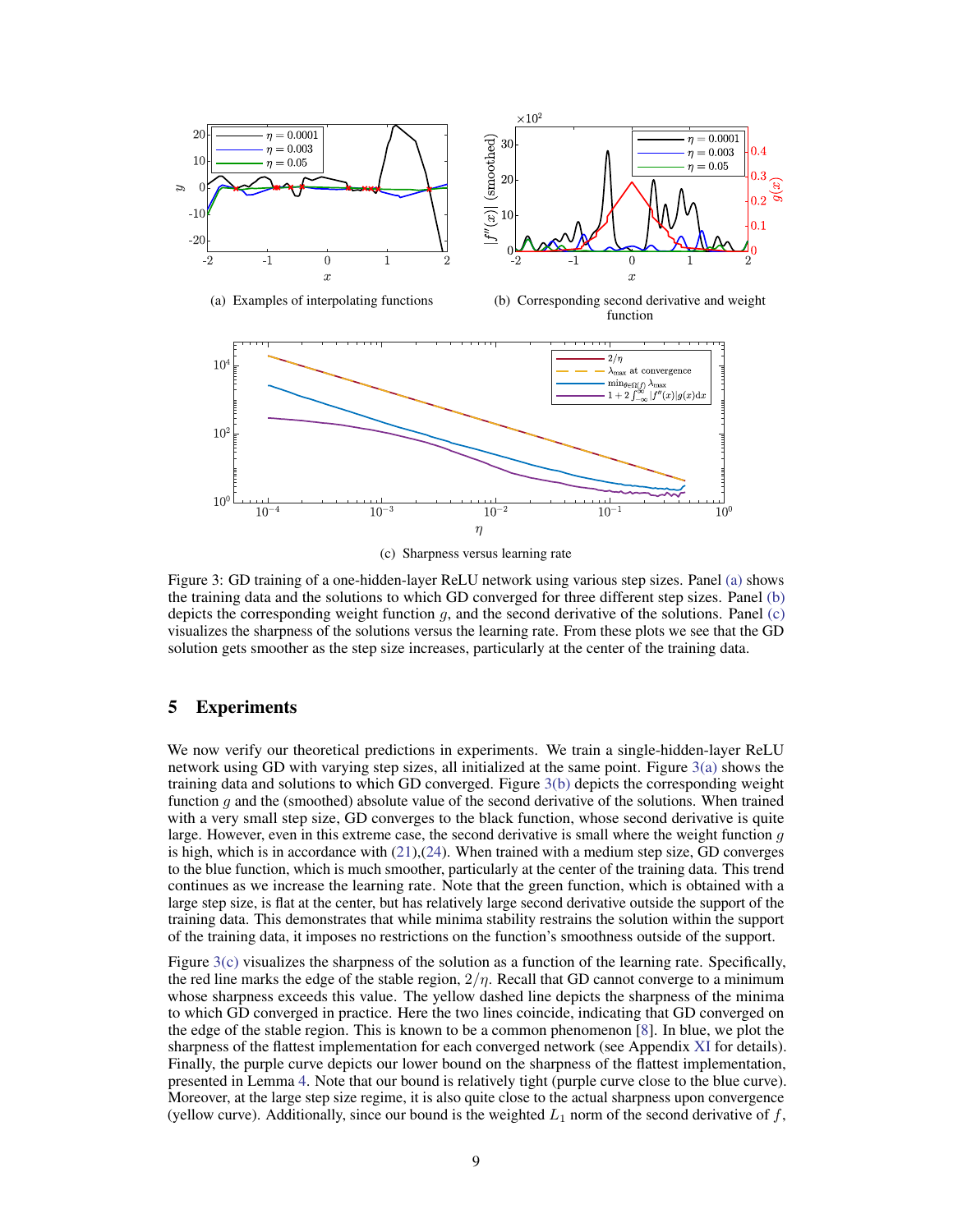the decay of the purple line indicates that  $f$  indeed gets smoother as the step size increases, just like our theoretical results predict. Please refer to Appendix [I](#page-0-0) for more details and additional experiments.

# <span id="page-9-1"></span>6 Related work

The implicit regularization of GD was widely studied in the context of matrix factorization and deep linear networks in regression tasks, *e.g.* in [\[1,](#page-10-4) [2,](#page-10-5) [5,](#page-10-6) [10,](#page-10-7) [11,](#page-10-8) [14,](#page-10-1) [26,](#page-11-2) [28,](#page-11-8) [40\]](#page-12-5). This standard problem was considered to be the key to understanding the inherent bias of GD. Another popular setting which was extensively studied is binary classification of linearly separable data. Soudry et al. [\[48\]](#page-12-2) showed that among all linear separators that achieve the global minimum of the training loss, GD converges to the maximum margin separator. This result was extended and studied in other settings such as non-separable data, other loss functions, deep linear models, nonlinear networks with homogeneous activations, *etc.* [\[3,](#page-10-9) [6,](#page-10-10) [15,](#page-10-2) [16,](#page-10-0) [20–](#page-11-9)[22,](#page-11-10) [27,](#page-11-11) [31,](#page-11-12) [33,](#page-11-13) [43,](#page-12-13) [55,](#page-12-14) [56\]](#page-12-15). Another long line of works focused on the "Neural Tangent Kernel" regime, which arises with large width or initialization, and a *small* learning rate (e.g., [\[7,](#page-10-11) [9,](#page-10-12) [18,](#page-11-14) [23,](#page-11-7) [37\]](#page-12-16)). In this regime, networks converge to a linear predictor minimizing the RKHS norm, where the ("Tangent") kernel is determined by the initialization.

Several works studied theoretically the implicit bias induced by the learning rate. Barrett & Dherin [\[4\]](#page-10-13) and Smith et al. [\[47\]](#page-12-17) respectively showed that GD and SGD, for a *small* step-size, approximately follow the GF trajectory on the modified loss, which is the sum of the original loss and a regularization term *on the parameters*. This regularization scales with the step-size and vanishes at any stationary point. Other works focused on linear models, such as linear regression [\[34,](#page-11-15) [52\]](#page-12-18), univariate two-layer linear models [\[25\]](#page-11-16), and deep linear models [\[32,](#page-11-17) [35\]](#page-11-18). Nar & Sastry [\[35\]](#page-11-18) analyzed deep linear model trained with the quadratic loss and showed that GD cannot converge to certain minima, according to the step size. Mulayoff & Michaeli [\[32\]](#page-11-17) considered the same setting, and showed that stable solutions (which correspond to flat minima) have special properties. However, for deep linear nets, minima corresponding to different functions, can be equally sharp. This means that minima stability does not promote certain functionalities over others. Accordingly, their results only state that the algorithm has a bias towards certain *implementations*. This is in contrast to our setting, in which we show that SGD is biased towards certain *functions*.

Minima stability was addressed in past work only for twice differentiable minima. Wu et al. [\[53\]](#page-12-10) proved a sufficient condition under SGD, Tugay  $&$  Tanik [\[50\]](#page-12-19) and Goh [\[13\]](#page-10-14) gave a stability condition (sufficient and necessary) for GD with Polyak "heavy ball" momentum, Cohen et al. [\[8\]](#page-10-3) extended his result to Nesterov acceleration, and Giladi et al. [\[12\]](#page-10-15) derived similar results for asynchronous training. Here we present a new approach for analyzing *non-differentiable minima*, where we provide both necessary and sufficient conditions for stability.

The implicit bias of shallow ReLU networks trained with the quadratic loss, was studied in several works. However, none analyzed the effect of the learning rate. Perhaps most related to our result is [\[42\]](#page-12-11), which showed that for univariate infinite-width shallow ReLU networks, a solution which minimizes the parameter norm also minimizes  $\max(\int |f''(x)| dx, |f'(\infty) + f'(-\infty)|)$  (this was generalized to multivariate inputs in [\[38\]](#page-12-20)). However, our result does not rely on the assumption that SGD converges to such a min-norm solution, and it is not yet clear when such an assumption holds. For example, [\[51\]](#page-12-12) suggests that GF on shallow ReLU nets converges to a min-norm solution only with a vanishing initialization — while for larger initializations, we move closer to a kernel regime, and a very different implicit bias [\[23,](#page-11-7) [51\]](#page-12-12). Additionally, Shamir & Vardi [\[44\]](#page-12-6) examined GF for a single ReLU neuron, and proved that the implicit bias cannot be *exactly* expressed as a (non-constant) function of the weights. However, bounds like we proved here, do not contradict this result.

# <span id="page-9-0"></span>7 Conclusion

SGD cannot converge stably to any minimum of the loss terrain. Prior work pointed out that stable minima are flat with respect to the step size. Here we presented a new approach for analyzing the stability of non-differentiable minima. Using our results, we examined a simple model of a single hidden layer univariate ReLU network. We showed that in this setting, stable solutions correspond to functions whose second derivative has a bounded weighted  $L_1$  norm. Particularly, we showed that the implemented function gets smoother as the learning rate increases, especially near the center of the support of the training distribution. Finally, we demonstrated our theoretical results in experiments.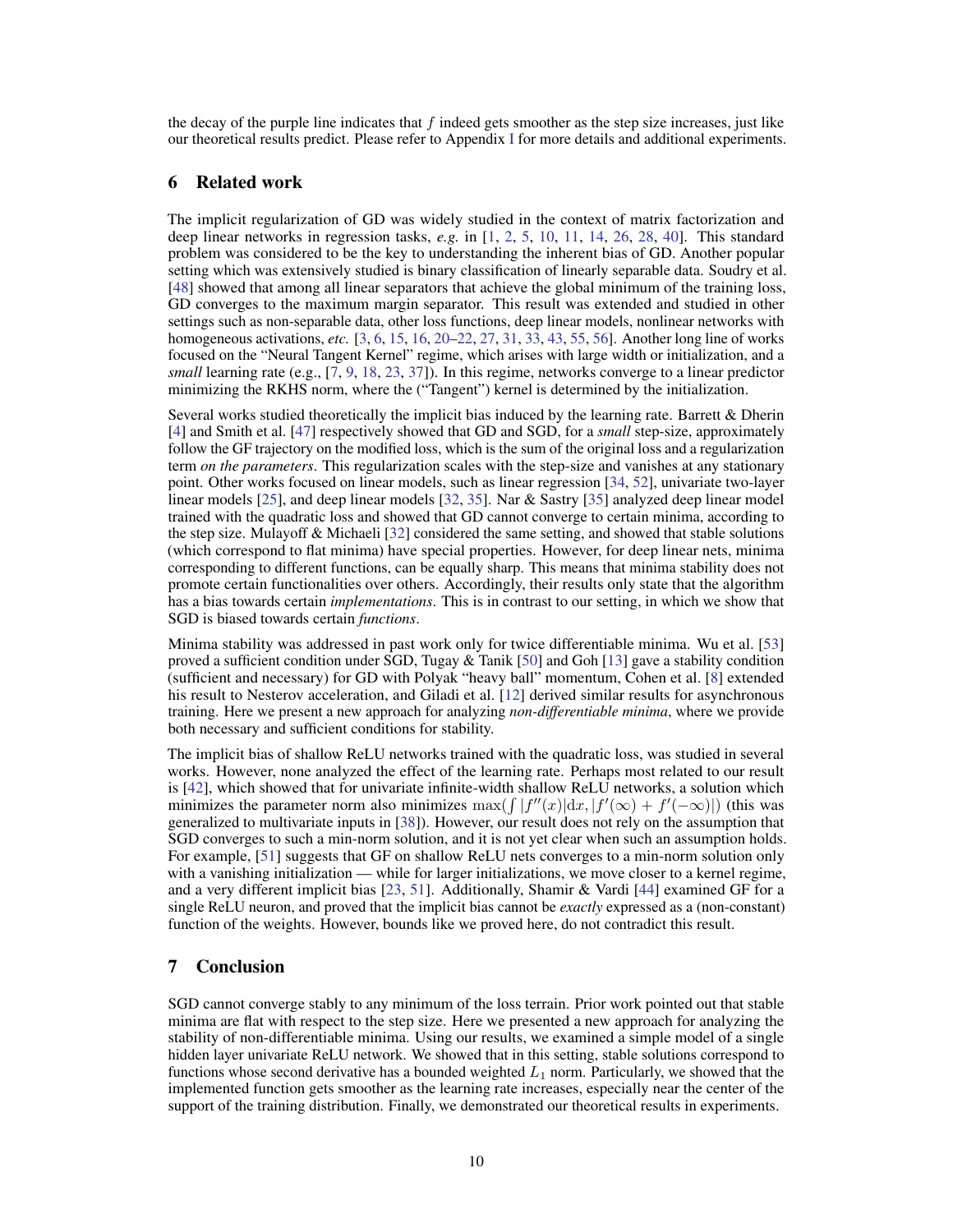Acknowledgements The research of Rotem Mulayoff was supported by the Planning and Budgeting Committee of the Israeli Council for Higher Education, and by the Andrew and Erna Finci Viterbi Graduate Fellowship. The research of Tomer Michaeli was supported by the Technion Ollendorff Minerva Center. The research of Daniel Soudry was supported by the Israel Science Foundation (grant No. 1308/18), and by the Israel Innovation Authority (the Avatar Consortium).

#### References

- <span id="page-10-4"></span>[1] Arora, S., Cohen, N., and Hazan, E. E. On the optimization of deep networks: Implicit acceleration by overparameterization. In *35th International Conference on Machine Learning, ICML 2018*, pp. 372–389. International Machine Learning Society (IMLS), 2018.
- <span id="page-10-5"></span>[2] Arora, S., Cohen, N., Hu, W., and Luo, Y. Implicit regularization in deep matrix factorization. *arXiv preprint arXiv:1905.13655*, 2019.
- <span id="page-10-9"></span>[3] Azulay, S., Moroshko, E., Nacson, M. S., Woodworth, B. E., Srebro, N., Globerson, A., and Soudry, D. On the implicit bias of initialization shape: Beyond infinitesimal mirror descent. In *Proceedings of the 38th International Conference on Machine Learning*, volume 139 of *Proceedings of Machine Learning Research*, pp. 468–477. PMLR, 18–24 Jul 2021.
- <span id="page-10-13"></span>[4] Barrett, D. and Dherin, B. Implicit gradient regularization. In *International Conference on Learning Representations*, 2021.
- <span id="page-10-6"></span>[5] Belabbas, M. A. On implicit regularization: Morse functions and applications to matrix factorization. *arXiv preprint arXiv:2001.04264*, 2020.
- <span id="page-10-10"></span>[6] Chizat, L. and Bach, F. Implicit bias of gradient descent for wide two-layer neural networks trained with the logistic loss. In *Conference on Learning Theory*, pp. 1305–1338. PMLR, 2020.
- <span id="page-10-11"></span>[7] Chizat, L., Oyallon, E., and Bach, F. On lazy training in differentiable programming. In *Advances in Neural Information Processing Systems*, pp. 2937–2947, 2019.
- <span id="page-10-3"></span>[8] Cohen, J., Kaur, S., Li, Y., Kolter, J. Z., and Talwalkar, A. Gradient descent on neural networks typically occurs at the edge of stability. In *International Conference on Learning Representations*, 2021.
- <span id="page-10-12"></span>[9] Du, S. S., Zhai, X., Poczos, B., and Singh, A. Gradient descent provably optimizes overparameterized neural networks. In *International Conference on Learning Representations*, 2019.
- <span id="page-10-7"></span>[10] Eftekhari, A. and Zygalakis, K. Implicit regularization in matrix sensing: A geometric view leads to stronger results. *arXiv preprint arXiv:2008.12091*, 2020.
- <span id="page-10-8"></span>[11] Gidel, G., Bach, F., and Lacoste-Julien, S. Implicit regularization of discrete gradient dynamics in linear neural networks. *arXiv preprint arXiv:1904.13262*, 2019.
- <span id="page-10-15"></span>[12] Giladi, N., Nacson, M. S., Hoffer, E., and Soudry, D. At stability's edge: How to adjust hyperparameters to preserve minima selection in asynchronous training of neural networks? *ICLR*, pp. 1–21, sep 2020. ISSN 23318422.
- <span id="page-10-14"></span>[13] Goh, G. Why momentum really works. *Distill*, 2(4):e6, 2017.
- <span id="page-10-1"></span>[14] Gunasekar, S., Woodworth, B. E., Bhojanapalli, S., Neyshabur, B., and Srebro, N. Implicit regularization in matrix factorization. In *Advances in Neural Information Processing Systems*, pp. 6151–6159, 2017.
- <span id="page-10-2"></span>[15] Gunasekar, S., Lee, J., Soudry, D., and Srebro, N. Characterizing implicit bias in terms of optimization geometry. *arXiv preprint arXiv:1802.08246*, 2018.
- <span id="page-10-0"></span>[16] Gunasekar, S., Lee, J. D., Soudry, D., and Srebro, N. Implicit bias of gradient descent on linear convolutional networks. In *Advances in Neural Information Processing Systems*, pp. 9461–9471, 2018.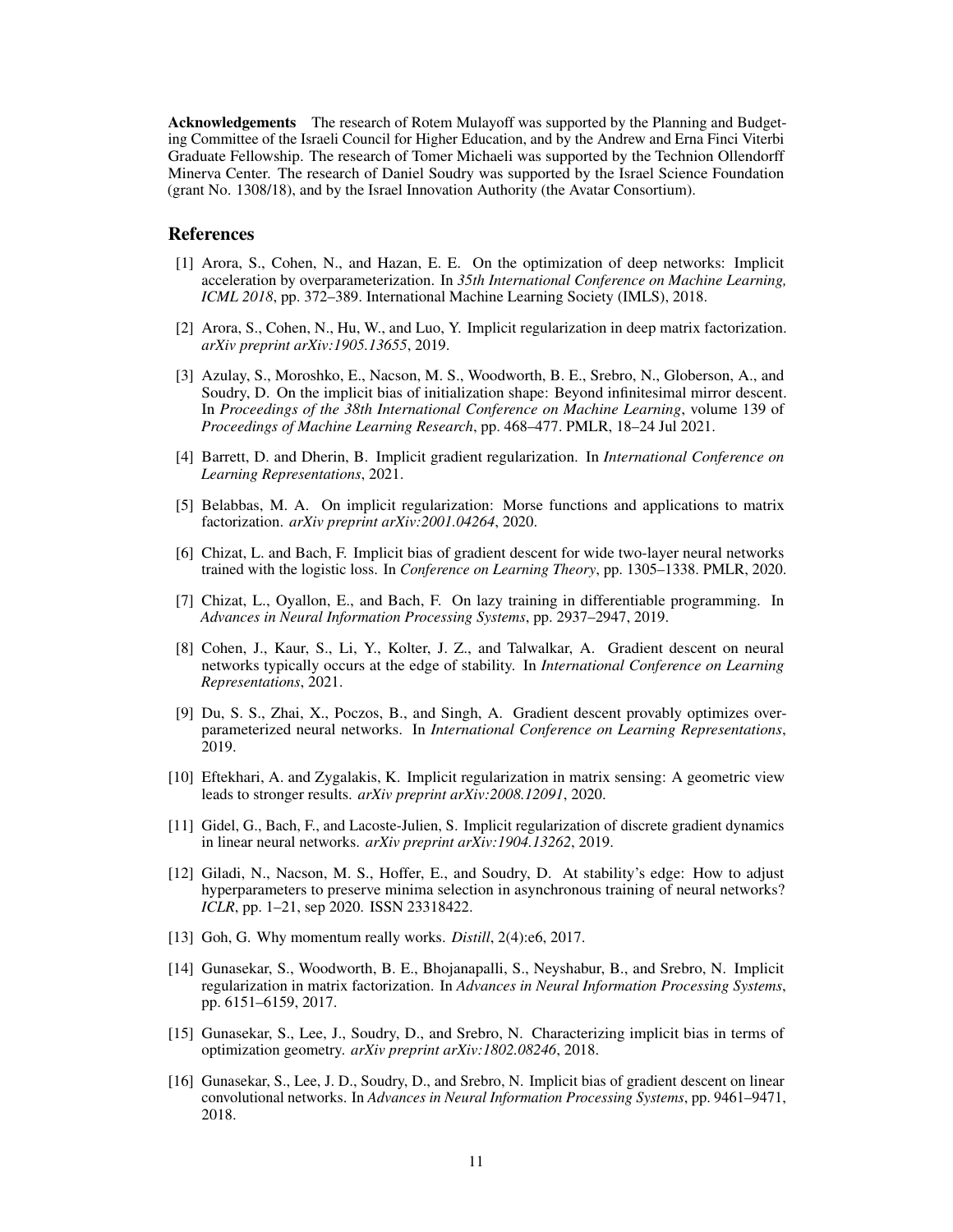- <span id="page-11-3"></span>[17] Hoffer, E., Hubara, I., and Soudry, D. Train longer, generalize better: Closing the generalization gap in large batch training of neural networks. In *Advances in Neural Information Processing Systems*, pp. 1731–1741, 2017.
- <span id="page-11-14"></span>[18] Jacot, A., Gabriel, F., and Hongler, C. Neural tangent kernel: Convergence and generalization in neural networks. In *Advances in Neural Information Processing Systems*, pp. 8571–8580, 2018.
- <span id="page-11-4"></span>[19] Jastrz˛ebski, S., Kenton, Z., Arpit, D., Ballas, N., Fischer, A., Bengio, Y., and Storkey, A. Three factors influencing minima in SGD. *arXiv preprint arXiv:1711.04623*, 2017.
- <span id="page-11-9"></span>[20] Ji, Z. and Telgarsky, M. Risk and parameter convergence of logistic regression. *arXiv preprint arXiv:1803.07300*, 2018.
- [21] Ji, Z. and Telgarsky, M. J. Gradient descent aligns the layers of deep linear networks. In *7th International Conference on Learning Representations, ICLR 2019*, 2019.
- <span id="page-11-10"></span>[22] Ji, Z., Dudík, M., Schapire, R. E., and Telgarsky, M. Gradient descent follows the regularization path for general losses. In *Conference on Learning Theory*, pp. 2109–2136. PMLR, 2020.
- <span id="page-11-7"></span>[23] Jin, H. and Montúfar, G. Implicit bias of gradient descent for mean squared error regression with wide neural networks. *arXiv preprint arXiv:2006.07356*, 2020.
- <span id="page-11-5"></span>[24] Keskar, N. S., Mudigere, D., Nocedal, J., Smelyanskiy, M., and Tang, P. T. P. On largebatch training for deep learning: Generalization gap and sharp minima. *arXiv preprint arXiv:1609.04836*, 2016.
- <span id="page-11-16"></span>[25] Lewkowycz, A., Bahri, Y., Dyer, E., Sohl-Dickstein, J., and Gur-Ari, G. The large learning rate phase of deep learning: The catapult mechanism. *arXiv*, 2020.
- <span id="page-11-2"></span>[26] Li, Y., Ma, T., and Zhang, H. Algorithmic regularization in over-parameterized matrix sensing and neural networks with quadratic activations. In *Conference On Learning Theory*, pp. 2–47. PMLR, 2018.
- <span id="page-11-11"></span>[27] Lyu, K. and Li, J. Gradient descent maximizes the margin of homogeneous neural networks. In *International Conference on Learning Representations*, 2020.
- <span id="page-11-8"></span>[28] Ma, C., Wang, K., Chi, Y., and Chen, Y. Implicit regularization in nonconvex statistical estimation: Gradient descent converges linearly for phase retrieval and matrix completion. In *International Conference on Machine Learning*, pp. 3345–3354. PMLR, 2018.
- <span id="page-11-6"></span>[29] Masters, D. and Luschi, C. Revisiting small batch training for deep neural networks. *arXiv preprint arXiv:1804.07612*, 2018.
- <span id="page-11-0"></span>[30] Morgan, N. and Bourlard, H. Generalization and parameter estimation in feedforward nets: Some experiments. In *Advances in neural information processing systems*, pp. 630–637, 1990.
- <span id="page-11-12"></span>[31] Moroshko, E., Gunasekar, S., Woodworth, B., Lee, J. D., Srebro, N., and Soudry, D. Implicit bias in deep linear classification: Initialization scale vs training accuracy. *arXiv preprint arXiv:2007.06738*, 2020.
- <span id="page-11-17"></span>[32] Mulayoff, R. and Michaeli, T. Unique properties of flat minima in deep networks. In *International Conference on Machine Learning*, pp. 7108–7118. PMLR, 2020.
- <span id="page-11-13"></span>[33] Nacson, M. S., Lee, J., Gunasekar, S., Savarese, P. H. P., Srebro, N., and Soudry, D. Convergence of gradient descent on separable data. In *The 22nd International Conference on Artificial Intelligence and Statistics*, pp. 3420–3428. PMLR, 2019.
- <span id="page-11-15"></span>[34] Nakkiran, P. Learning rate annealing can provably help generalization, even for convex problems. *arXiv*, pp. 1–9, 2020.
- <span id="page-11-18"></span>[35] Nar, K. and Sastry, S. Step size matters in deep learning. In *Advances in Neural Information Processing Systems*, pp. 3436–3444, 2018.
- <span id="page-11-1"></span>[36] Neyshabur, B., Tomioka, R., and Srebro, N. In search of the real inductive bias: On the role of implicit regularization in deep learning. *arXiv preprint arXiv:1412.6614*, 2014.